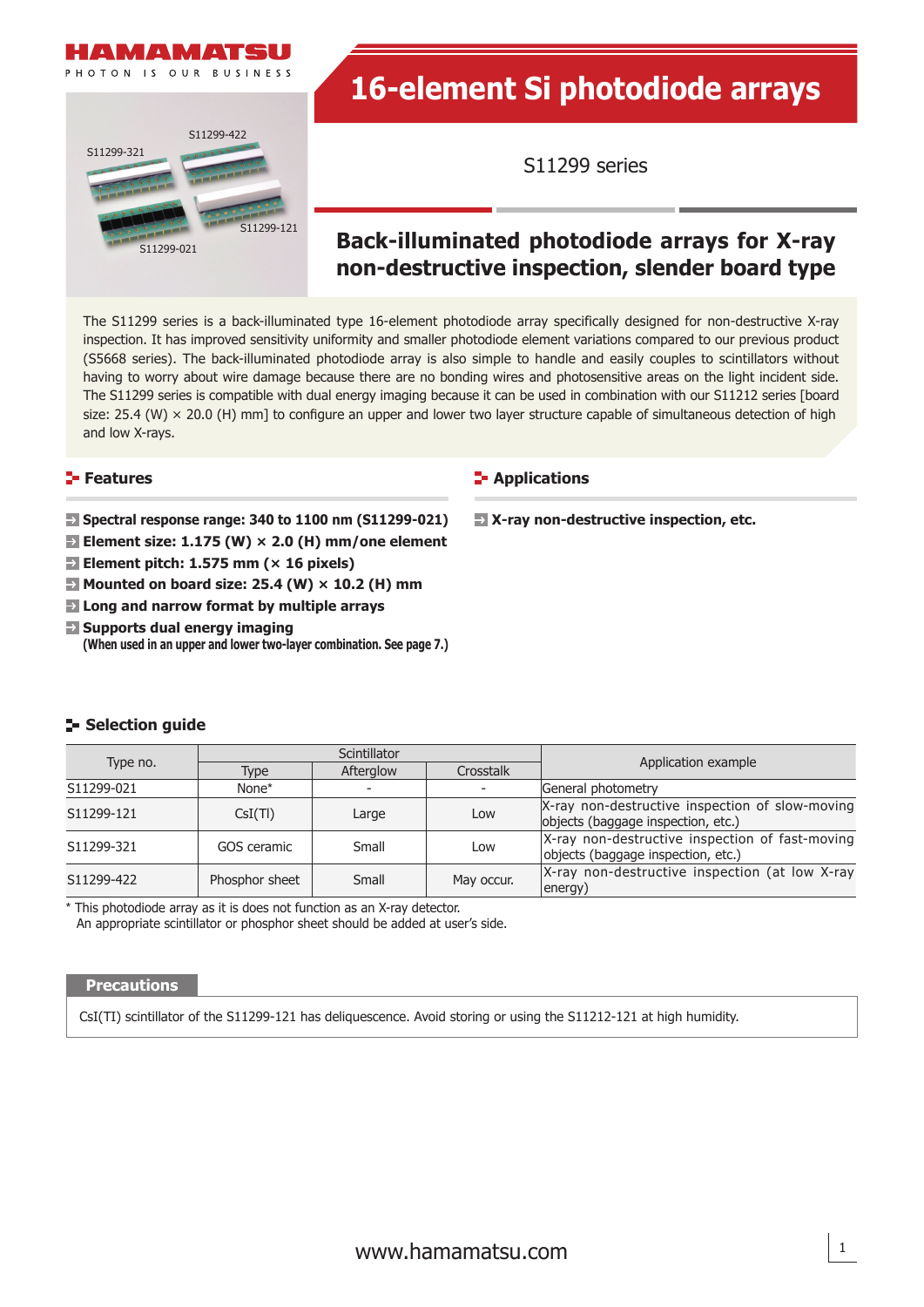## **Feature**  $\bigcap$  **Back-illuminated type**

The S11299 series photodiode arrays have a back-illuminated type structure. This structure uses no fragile easily-broken bonding wires since the photodiode array output terminals are directly connected by bump bonding to the electrodes on the board. This structure is robust since the board wiring is laid out within the board. The photodiode surface for coupling the scintillator has no bonding wires or photosensitive areas, so there is less risk of damaging the photodiode array. The S11299 series is also resistant to effects from temperature cycle and so ensures high reliability.



## **Feature** 02 **Multiple applications Feature**  $\bigcap$ 3 **Superb uniformity**

The S11299 series supports dual energy imaging. To simultaneously detect high energy X-rays and low energy X-rays, the S11299 series is designed so that two photodiode arrays, each with a different scintillator, are combined in an upper and lower two-layer format. Arranging two or more S11299 series photodiode arrays in a row in close proximity also forms a line sensor that allows measurement of long objects.



Our unique sensor design minimizes variations in sensitivity between photodiode elements as well as at the sensor ends. The S11299 series offers significantly improved sensitivity uniformity compared to our previous product (S5668 series) and so provides optimal X-ray images.



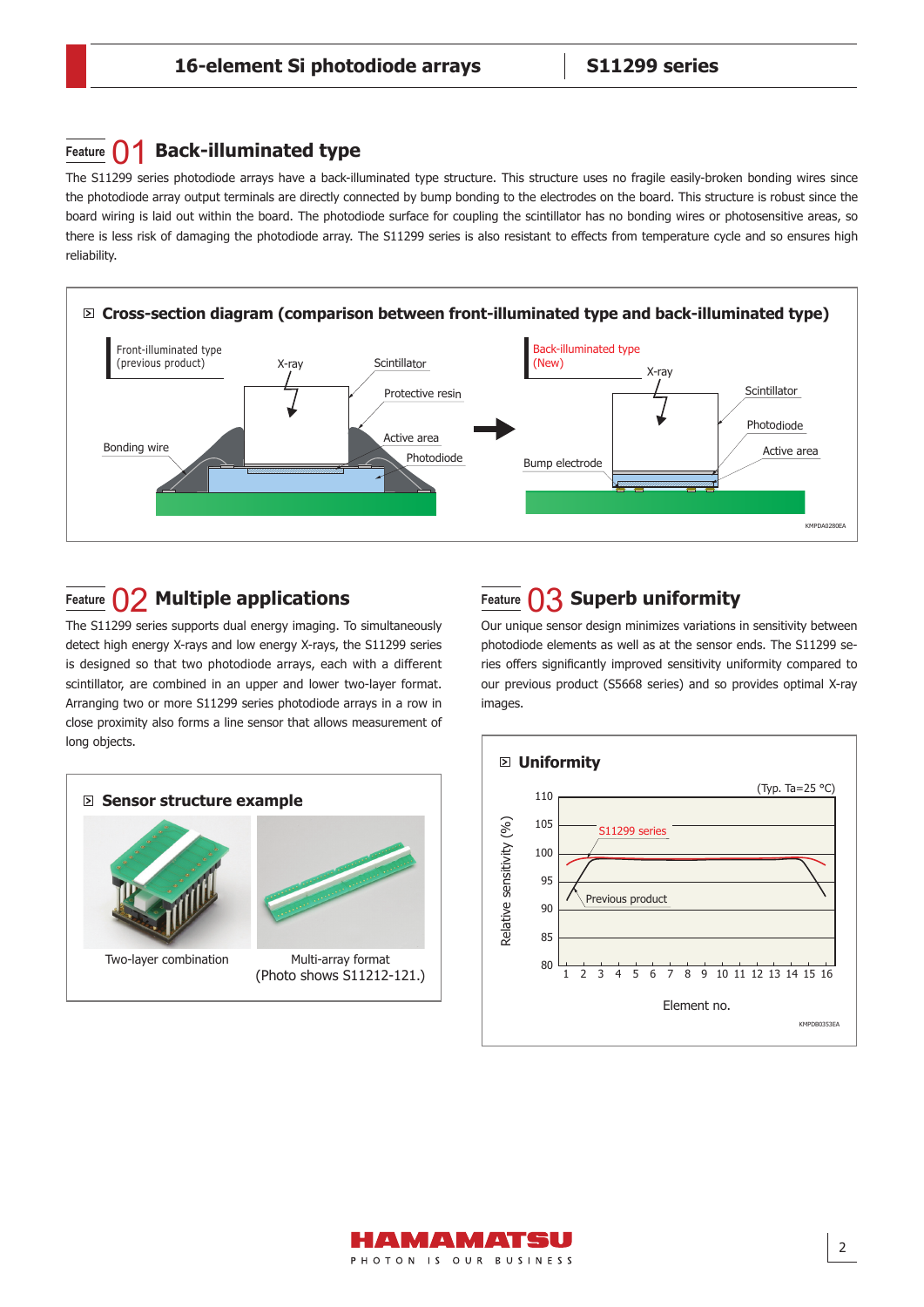## **Absolute maximum ratings**

| Parameter                           | Svmbol  | S <sub>11299</sub> -021 | S11299-121/-321/-422 | Unit    |
|-------------------------------------|---------|-------------------------|----------------------|---------|
| Reverse voltage                     | VR Max. |                         |                      |         |
| Operating temperature <sup>*1</sup> | Topr    | $-20$ to $+60$          | $-10$ to $+60$       | $\circ$ |
| Storage temperature*1               | Tsta    | $-20$ to $+80$          | $-20$ to $+70$       | $\circ$ |

\*1: No condensation

#### **Electrical and optical characteristics (Ta=25 °C, per element, S11299-021 characteristics except X-ray sensitivity)**

| Parameter                   | Symbol      | Condition               |            | Min.                     | Typ.        | Max. | Unit    |
|-----------------------------|-------------|-------------------------|------------|--------------------------|-------------|------|---------|
| Spectral response range     | Λ           |                         |            |                          | 340 to 1100 |      | nm      |
| Peak sensitivity wavelength | $\lambda p$ |                         |            | $\overline{\phantom{0}}$ | 920         |      | nm      |
|                             | S           | $\lambda$ =540 nm       |            | 380                      | 420         | 460  | mA/W    |
| Photo sensitivity           |             | $\lambda = \lambda p$   |            | 550                      | 610         | 670  |         |
|                             |             | $*2$                    | S11299-021 | $\overline{a}$           |             |      | nA      |
|                             | <b>IscX</b> |                         | S11299-121 | $\overline{a}$           | 6.0         |      |         |
| X-ray sensitivity           |             |                         | S11299-321 | $\overline{\phantom{0}}$ | 3.5         |      |         |
|                             |             |                         | S11299-422 | $\overline{\phantom{0}}$ | 3.0         |      |         |
| Dark current                | ID          | $V_R = 10$ mV           |            |                          | 5           | 30   | pA      |
| Rise time                   | tr          | Vr=0 V, Rl=1 k $\Omega$ |            |                          | 6.5         |      | $\mu$ s |
|                             |             | 10 to 90%, λ=658 nm     |            |                          |             |      |         |
| Terminal capacitance        | Ct          | $VR=0 V, f=10 kHz$      |            | 30                       | 40          | 50   | pF      |

\* These are reference (X-ray tube voltage 120 kV, tube current 1.0 mA, aluminum fi lter t=6 mm, distance 830 mm). X-ray sensitivity depends on the X-ray equipment operating and setup conditions.



## **Spectral response (characteristics without scintillator)**

Spectral response characteristics of the S11299-121/ -321/-422 include the transmittance and reflectance of the adhesive resin used to bond a scintillator.



KMPDB0351EC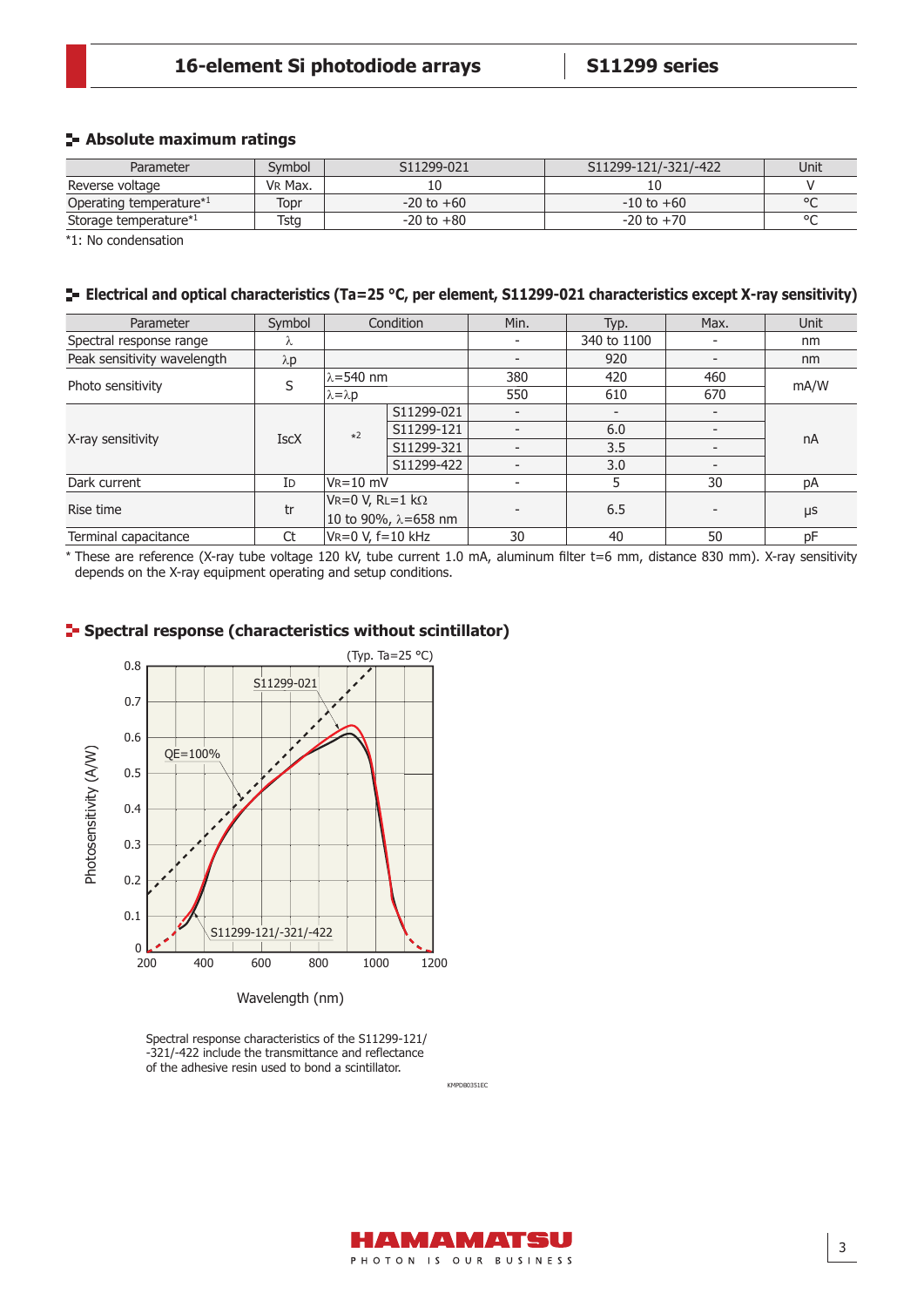

## **Emission spectrum of scintillator and spectral response**

## **Scintillator specifications**

| Parameter                    | Condition                   | CsI(TI)     | Ceramic            | Unit              |
|------------------------------|-----------------------------|-------------|--------------------|-------------------|
| Peak emission wavelength     |                             | 560         | 512                | nm                |
| X-ray absorption coefficient | 100 keV                     | 10          |                    | $cm-1$            |
| Refractive index             | at peak emission wavelength | 1.7         | 2.2                |                   |
| Decay constant               |                             |             |                    | $\mu$ s           |
| Afterglow                    | 100 ms after X-ray turn off | 0.3         | 0.01               | $\%$              |
| Density                      |                             | 4.51        | 7.34               | q/cm <sup>3</sup> |
| Color                        |                             | Transparent | Light yellow-green |                   |
| Sensitivity non-uniformity   |                             | ±10         | ±5                 | $\frac{0}{0}$     |

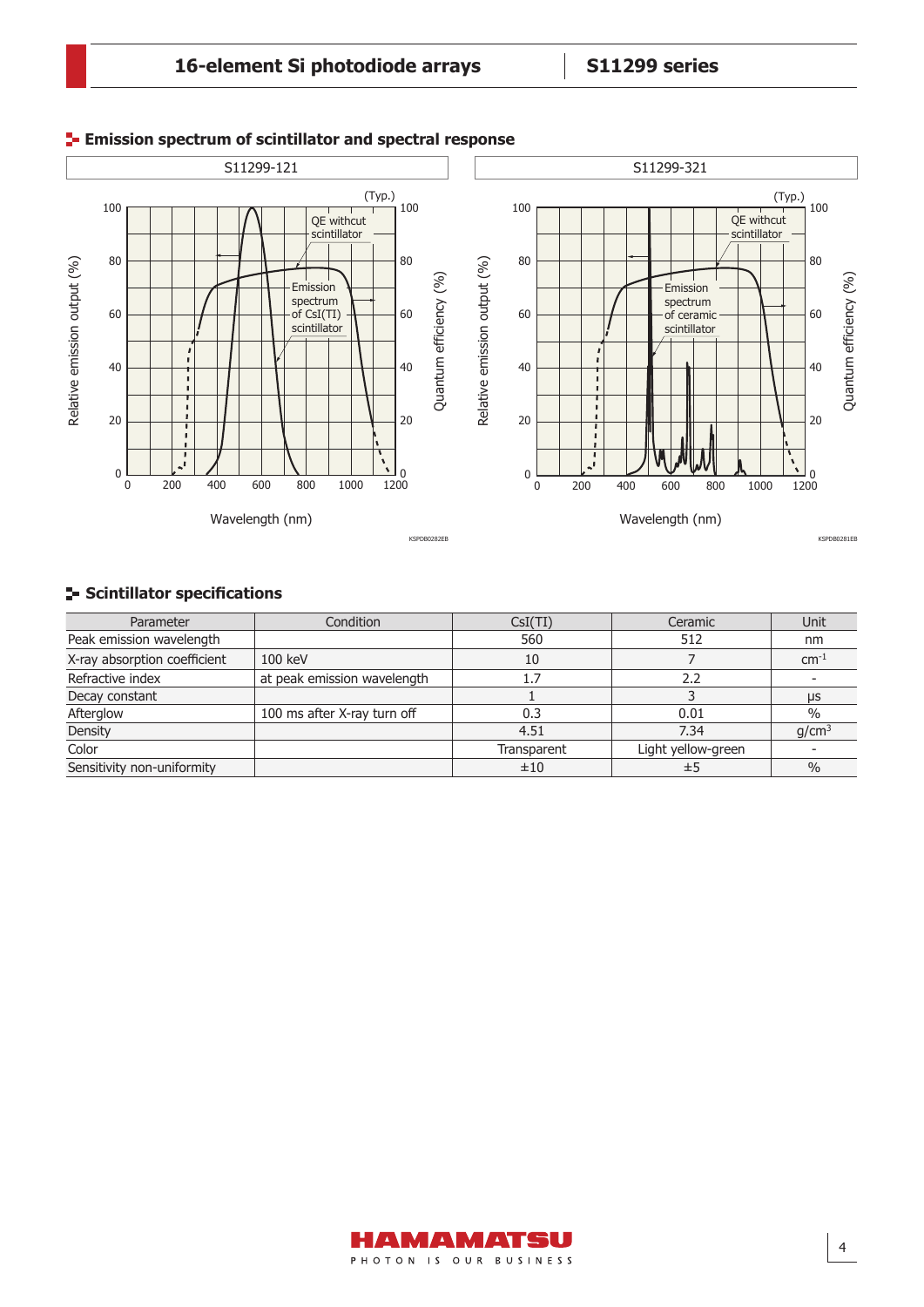

#### **Dimensional outlines (unit: mm, tolerance: ±0.1 mm unless otherwise noted)**

KMPDA0276EC

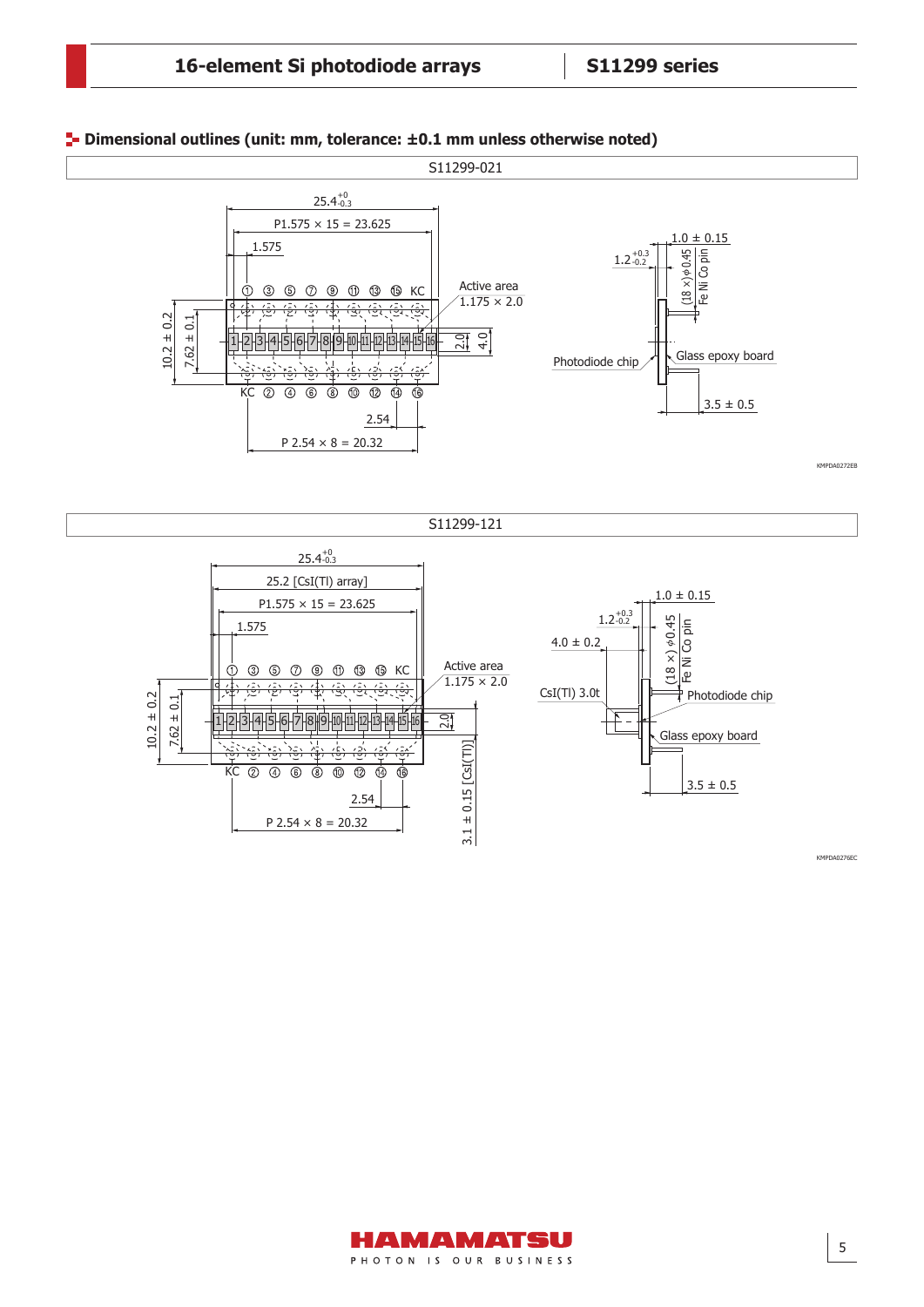





KMPDA0278EB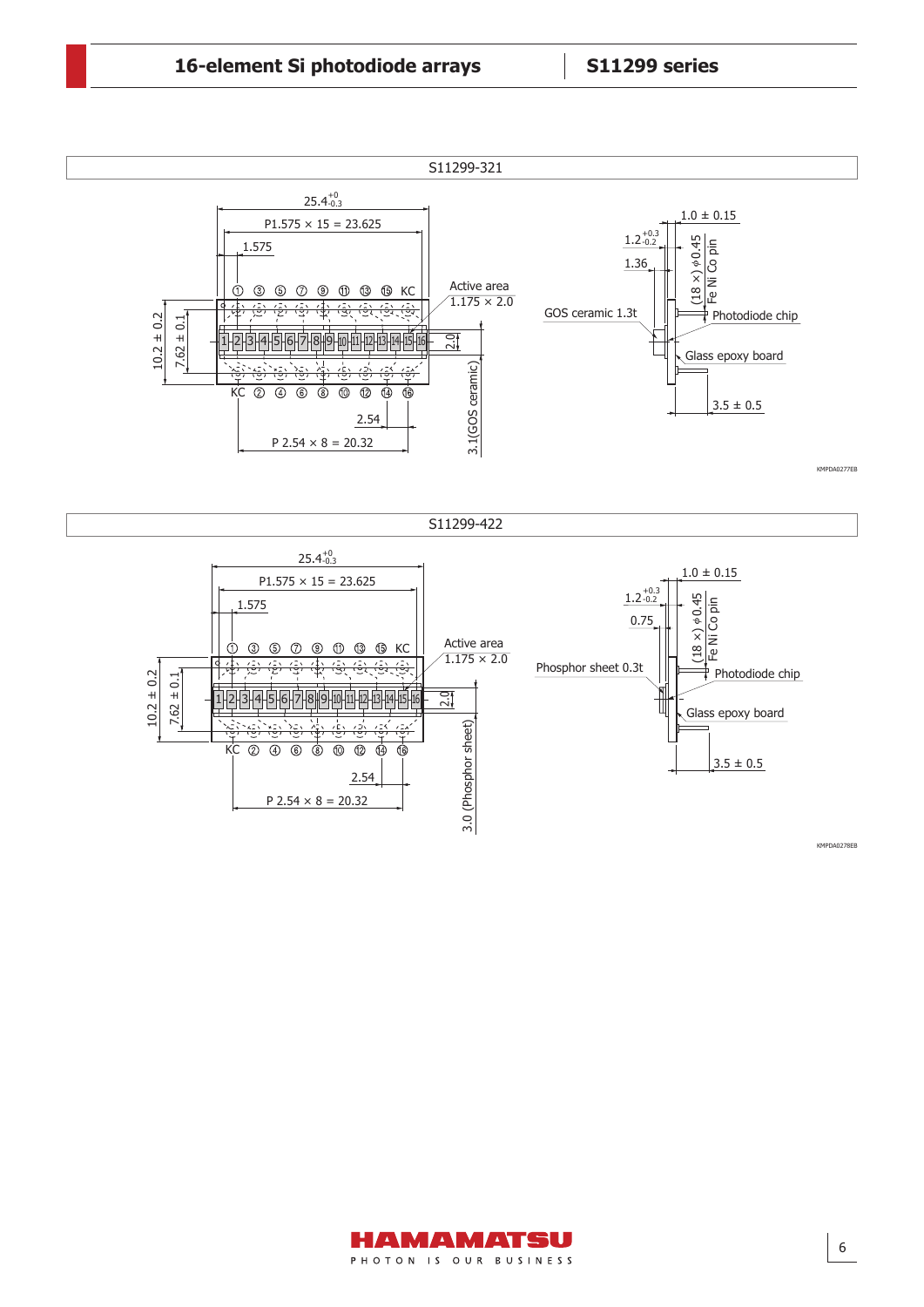## **Lineup of Si photodiode arrays for X-ray non-destructive inspection**

| Scintillator      | Type no.    | Number of<br>elements | Element pitch<br>(mm) | Element size<br>(mm)         | Board size<br>(mm)         | Suitable X-ray<br>energy | Photo                                        |
|-------------------|-------------|-----------------------|-----------------------|------------------------------|----------------------------|--------------------------|----------------------------------------------|
| None*             | S11212-021* |                       |                       | $1.175$ (W) $\times$ 2.0 (H) | 25.4 (W) $\times$ 20.0 (H) | $\cdot$ *                |                                              |
|                   | S11299-021* |                       |                       |                              | 25.4 (W) $\times$ 10.2 (H) |                          |                                              |
|                   | S11212-121  |                       |                       |                              | 25.4 (W) $\times$ 20.0 (H) |                          | * * * * * * *                                |
| Csl(TI)           | S11299-121  | 16                    | 1.575                 |                              | 25.4 (W) $\times$ 10.2 (H) | High-energy              | <b><i><u>Property Common Seconds</u></i></b> |
| GOS ceramic       | S11212-321  |                       |                       |                              | 25.4 (W) $\times$ 20.0 (H) |                          |                                              |
|                   | S11299-321  |                       |                       |                              | 25.4 (W) $\times$ 10.2 (H) |                          |                                              |
| Phosphor<br>sheet | S11212-422  |                       |                       |                              | 25.4 (W) $\times$ 20.0 (H) | Low-energy               |                                              |
|                   | S11299-422  |                       |                       |                              | 25.4 (W) $\times$ 10.2 (H) |                          |                                              |

\* These photodiode arrays as they are do not function as X-ray detectors. Appropriate scintillators or phosphor sheets should be added at user's side.

The S11212/S11299 series are also compatible with other scintillators than those listed in the above table (custom made devices). Please consult our sales office.

### **Combination examples (for dual energy imaging)**

Dual energy imaging is a technique that acquires and superimposes two types of data in a single scan by using X-rays at two different energy levels (high energy and low energy). Two photodiode arrays with scintillators are used: one at the upper stage and the other at the lower stage. The upper stage is used for low energy detection, and the lower stage for high energy detection. Arranging two or more of these devices in a row also forms a line sensor for dual energy imaging.

- This combination uses the S11212 series in both upper and lower stages.
- · [Upper stage] S11212-422 + [Lower stage] S11212-121
- · [Upper stage] S11212-422 + [Lower stage] S11212-321
- @This combination uses the S11212 series in the upper stage and the S11299 series in the lower stage
- · [Upper stage] S11212-422 + [Lower stage] S11299-121
- · [Upper stage] S11212-422 + [Lower stage] S11299-321



Note: For details on the S11212 series, refer to the S11212 series datasheet.